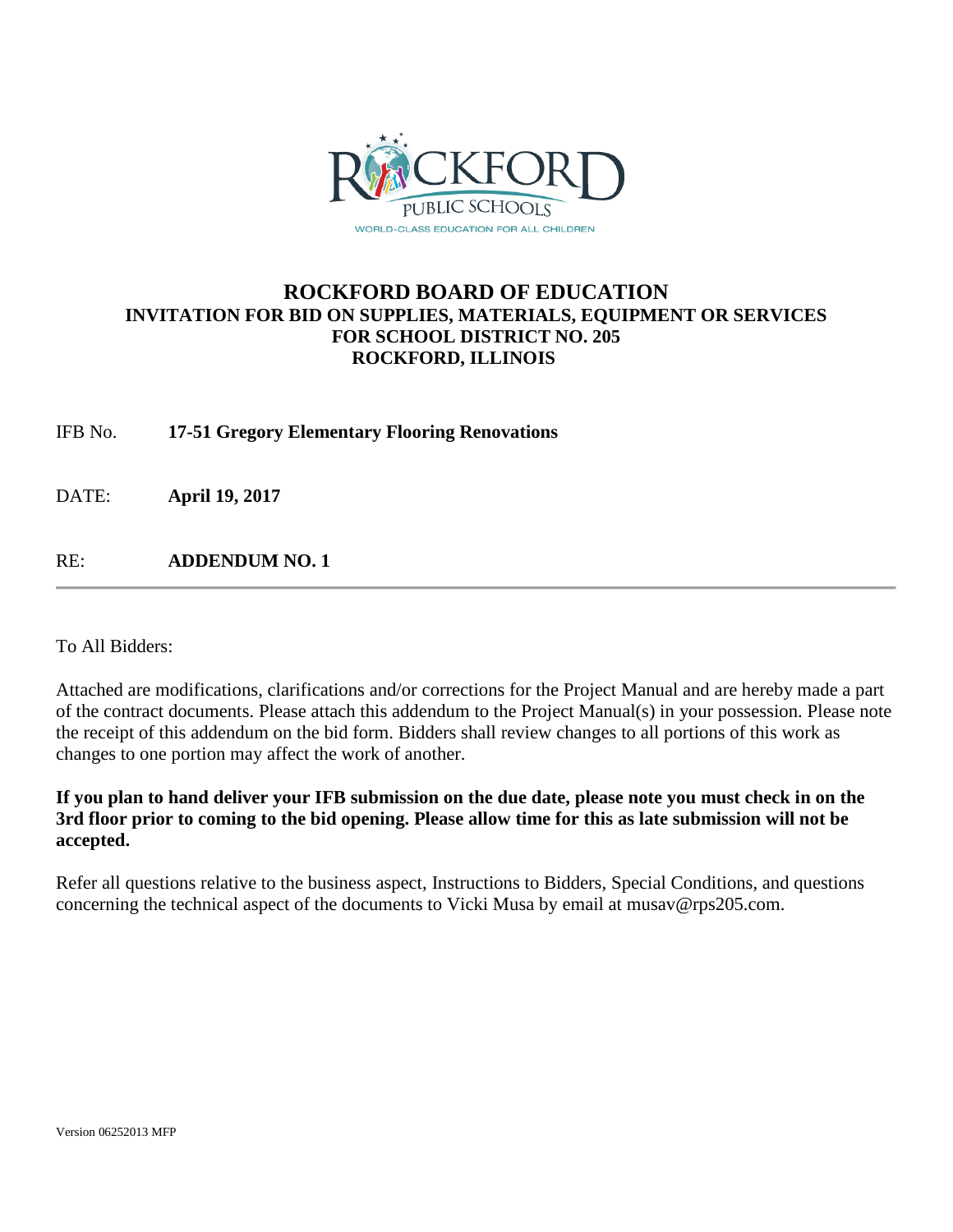## ADDENDUM NO. 1

## ROCKFORD PUBLIC SCHOOLS 17-51 Gregory Elementary School Flooring Renovations

Items Included:

- A. Pre-Bid Meeting Sign-In Sheet
- B. RPS Pre-Bid Conference Opening Statement

Annie Egler, Project Manager with RPS 205, started the Pre-Bid Conference at 3:00 p.m. by introducing herself and Debbie Dimmick, Assistant Project Manager with RPS 205, and reviewing the Pre-Bid Conference Opening Statement (attached). Ms. Egler then gave an overview and summary of the project and associated design plans. Following discussion of the project, attendees walked around the project area and reviewed project details. The questions received at the pre-bid meeting, along with responses, are provided below:

- 1. What is the anticipated start and end dates for the project?
	- a. Begin Work 7/12/2017 (after summer school ends)
	- b. Substantial Completion 8/10/2017
	- c. Final Completion 8/16/2017
- 2. Is there abatement to be done?
	- a. Yes. A detailed schedule is shown on sheet F.0 of the drawings for the abatement of each area (to be done by others), along with a detailed schedule for new flooring installation for each area.
- 3. Could you provide the name and contact information for the manufacturer's representative for the moisture mitigation product called for in the specification?
	- a. The Bahr Company, Jack Schroeder, 815.405.9433
- 4. Could you provide a specification for the new door stops preferred at the classroom doors?
	- a. Dome Door Stop, Floor Mount, Stain Chrome Manufacturer Rockwood (or owner approved equal\_
- 5. Are new transition strips at the classroom doors to be included in our bid? a. Yes.
- 6. Who is required to conduct moisture tests on the concrete floor as shown in the specification?
	- a. New flooring installer / contractor.

All contractors will be required to complete and submit **all** forms as noted in the Required Bid Forms Checklist contained within the bid package. These forms will be required even if the contractor is currently working for Rockford Public Schools under a different contract.

Contractors are reminded that all questions regarding the bid package or bid plans **must** be submitted in writing to Vicki Musa, Purchasing, at musav@rps205.com.

The pre-bid conference was then adjourned.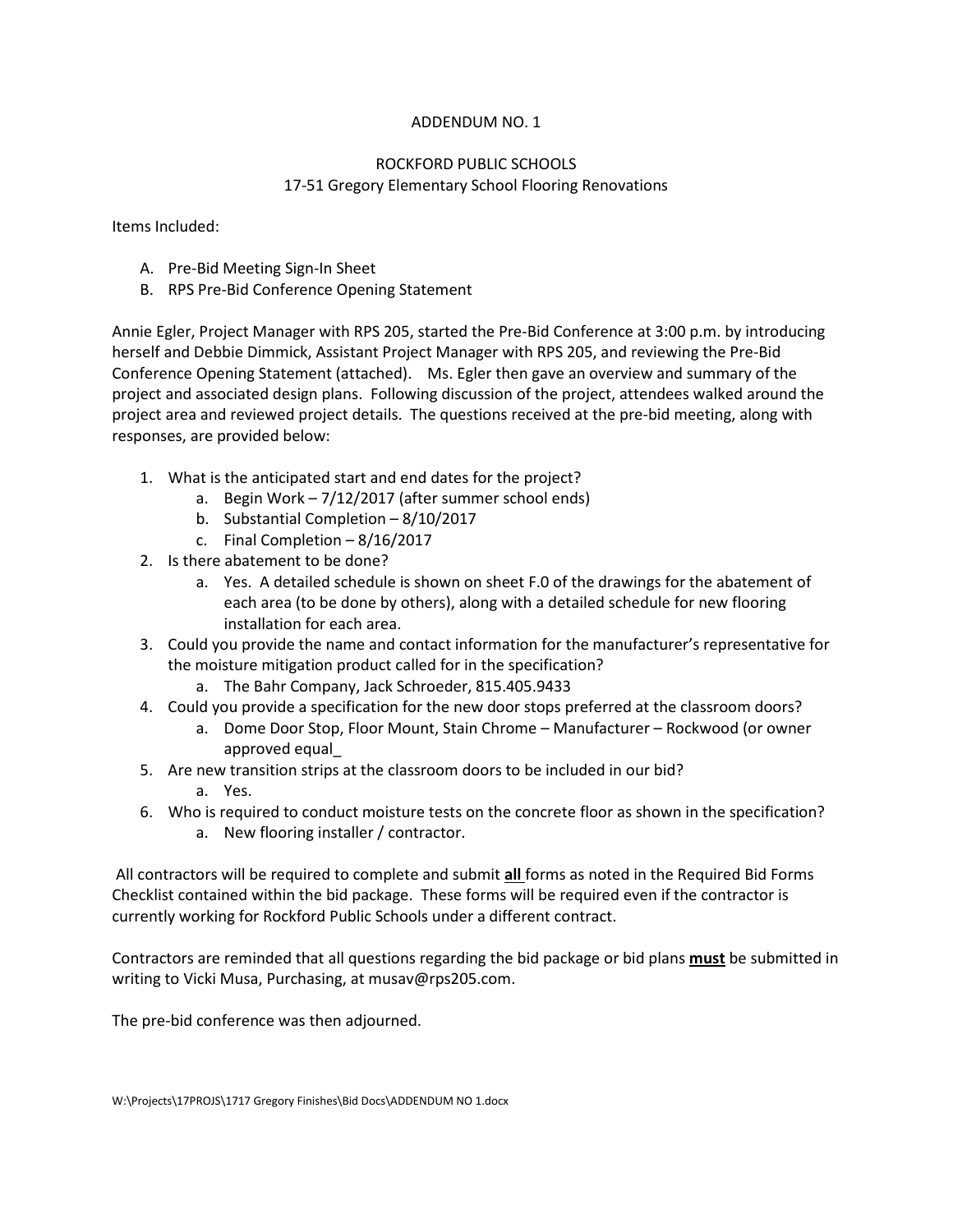# PRE-BID CONFERENCE OPENING STATEMENT

Welcome to the mandatory pre-bid conference for IFB 17-51 Gregory Elementary Flooring Renovations Project for the Rockford Public Schools.

The purpose of this meeting is to receive input, comments, questions, clarifications and suggested changes relative to this solicitation. As a reminder, the only acceptable changes to the Bid/RFP are formal Addendums published by the RPS Purchasing department. Additionally, the Addendum may address other issues identified by the School District.

The goal of today's meeting is to increase your knowledge of the solicitation as it is written and provide an information mechanisim in which you may advise the School District of any changes it should make. Consequently, any changes you wish the Rockford Public Schools to consider must be submitted in writing to the Purchasing department before the deadline as expressed in the solicitation.

We will try to answer as many of the questions as possible. If we cannot answer a question today, we will defer that answer to the published Addendum. Additionally, minutes from this pre-bid conference will be published in the Addendum.

- Bid Opening is scheduled for Thursday, April 27, 2017 at 2:00 pm Rockford Board of Education,  $\tilde{6}^{th}$  floor Conference Room. Late bids will not be accepted. Faxed or emailed bids will not be accepted. 0Board Approval May 9, 2017
- $\triangleright$  Bid RFI Procedures Email Only All correspondence during the bid process MUST be sent to Vicki Musa via email at  $musav@rps205.com$ . Last RFI will be accepted until April 20<sup>th</sup> at 4:30 pm. Last addendum will be issued by April  $21<sup>th</sup>$  at 4:30 pm.
- $\triangleright$  Addendums will be emailed to all attendees at the pre-bid conference, posted on the RPS website, Demand Star and the 3 printing companies.
- PLEASE reference the REQUIRED FORMS CHECK LIST for all documents that must be submitted with your bid offer form. All forms must be properly completed, signed and submitted or your bid will be deemed non-responsive. 5% Bid bond for the Base bid to be included.

I will turn it over to the Project Manager for summary of the project.